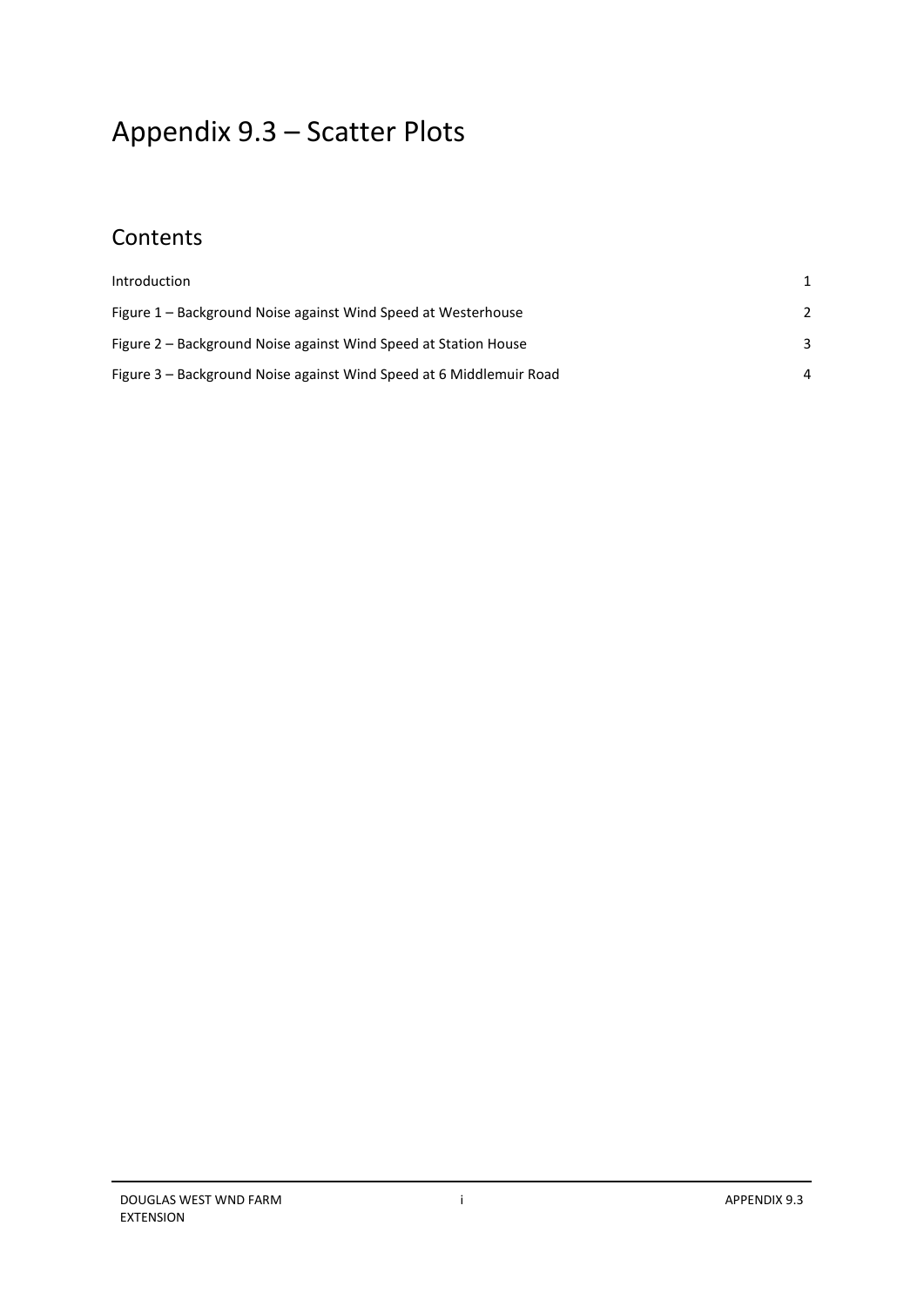This page is intentionally blank.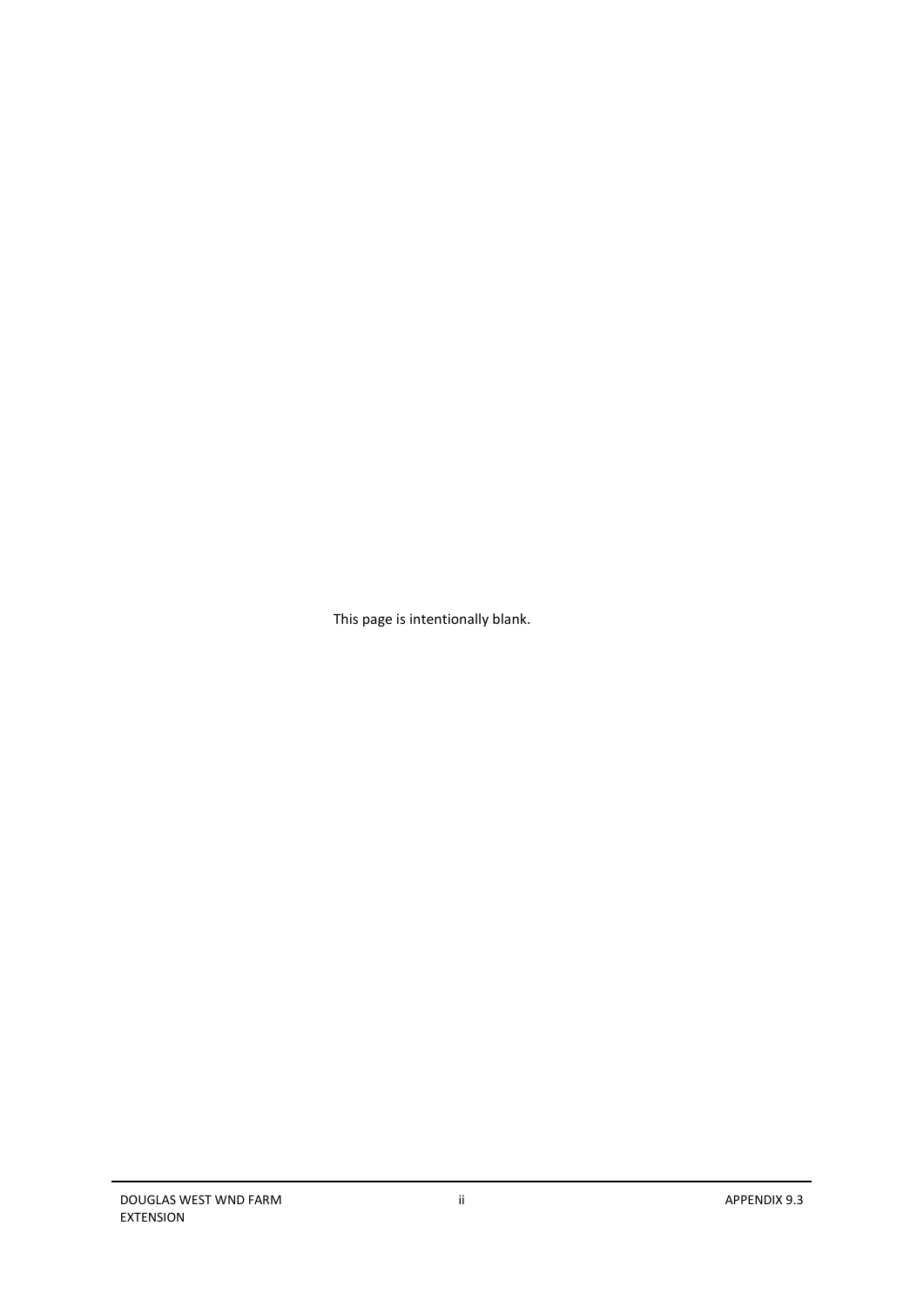# Appendix 9.3: Scatter Plots

### <span id="page-2-0"></span>*Introduction*

The graphs presented show the background noise levels against derived 10m wind speed for daytime amenity and night-time periods for each of the survey locations. The results for Westerhouse were derived from the 2015 measurements only. The results for Station House were directionally filtered in accordance with the recommendations of the IOA Good Practice Guide in order to eliminate possible data corruption by the thenexisting operational turbines to the west: all data points within the westerly quadrant 235° to 315° were disregarded as well as all potentially rain-affected data points.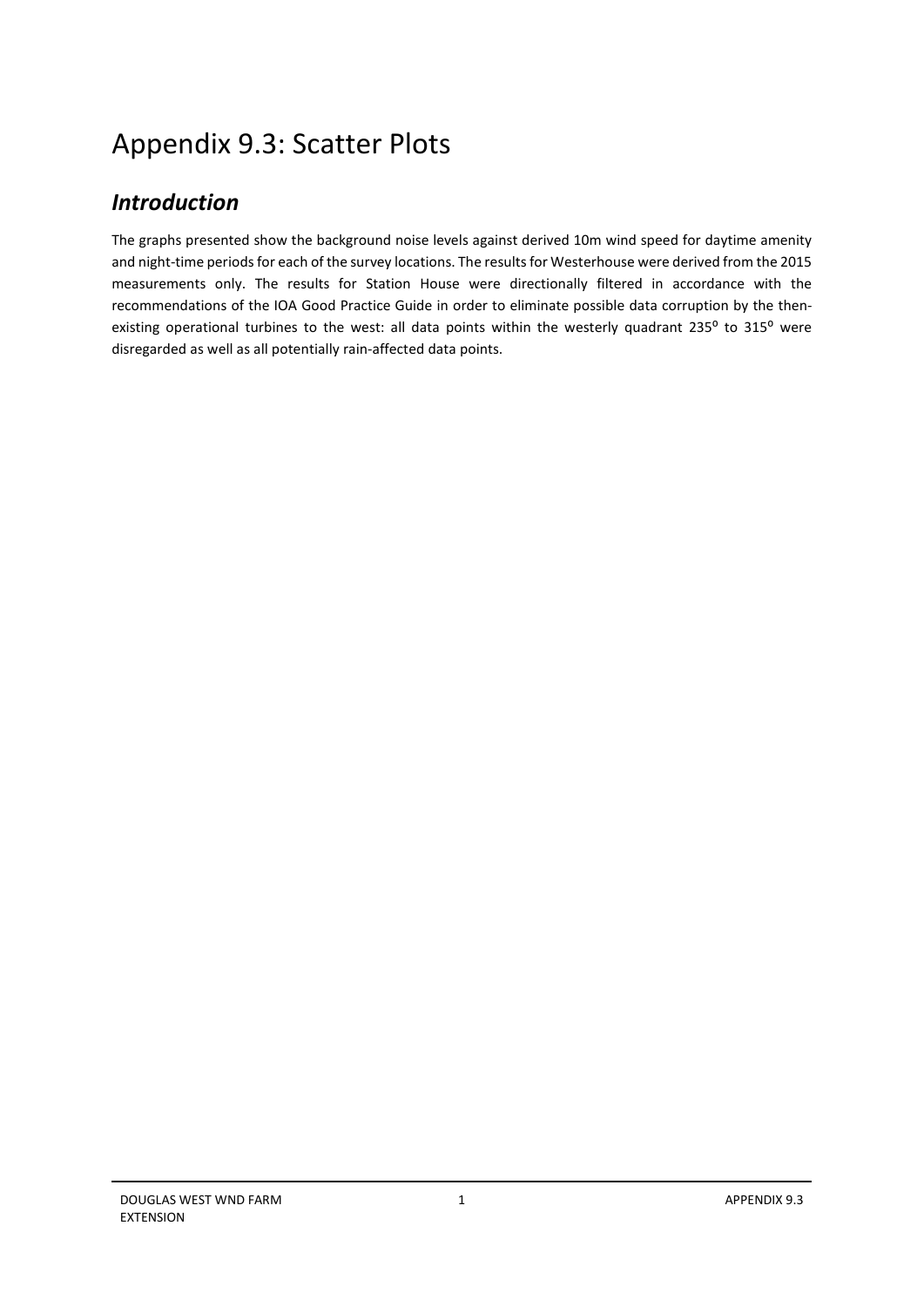

<span id="page-3-0"></span>*Figure 1 – Background Noise against Wind Speed at Westerhouse*



DOUGLAS WEST WND FARM EXTENSION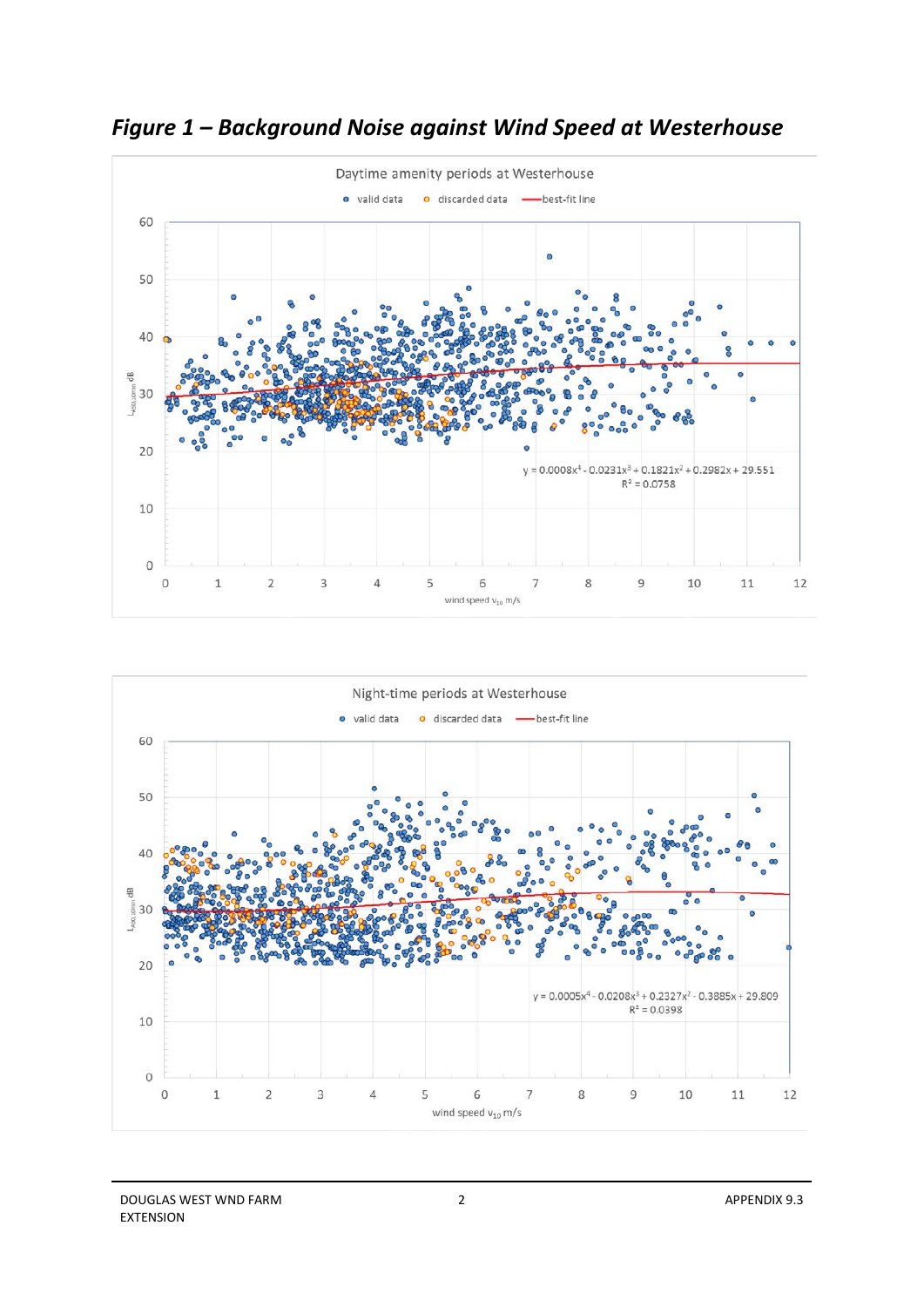### <span id="page-4-0"></span>*Figure 2 – Background Noise against Wind Speed at Station House*



Daytime amenity periods at N2 Station House: directionally filtered data

### Night-time periods at N2 Station House: directionally filtered data